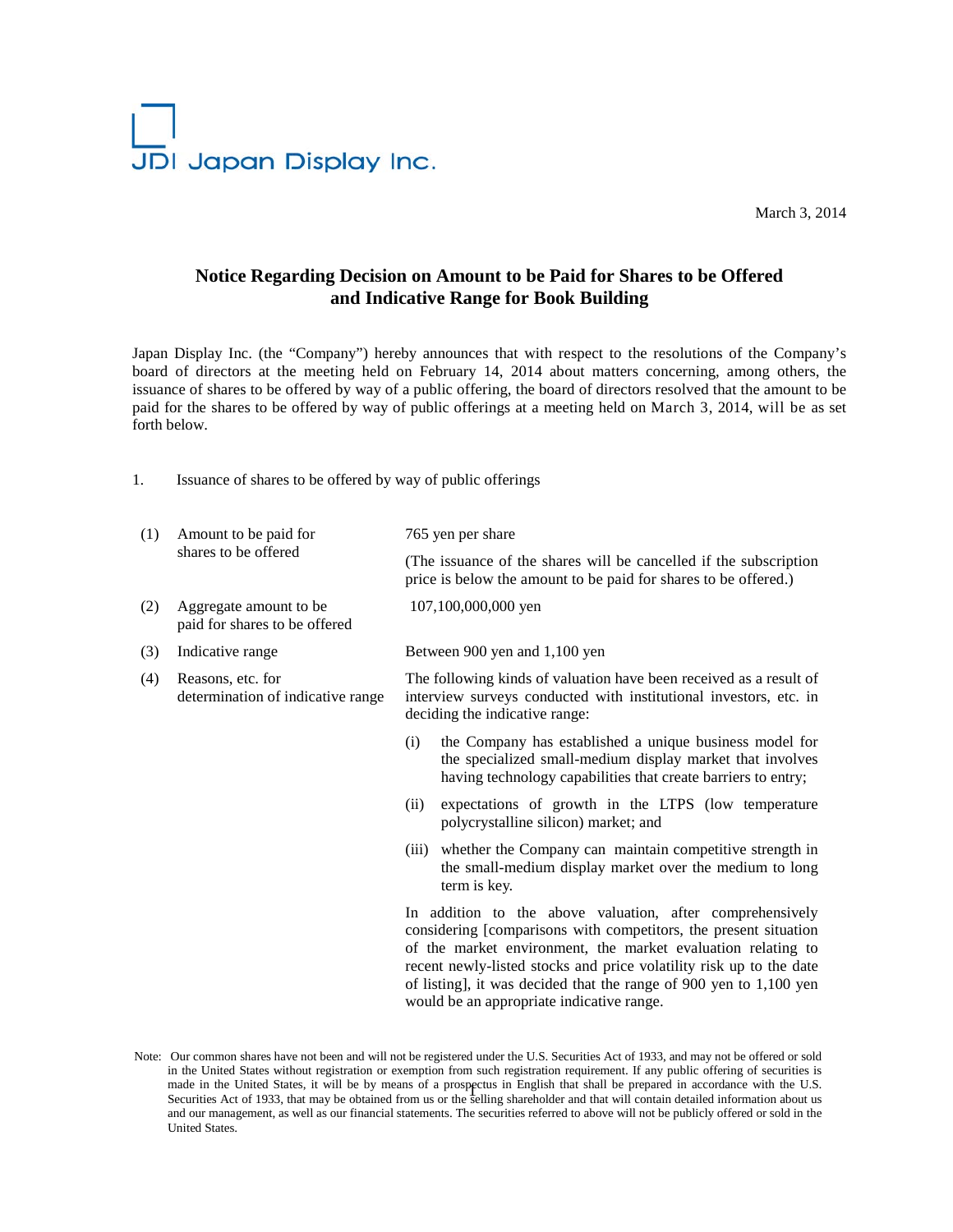2. Issuance of shares to be offered by way of third-party allotment

| (1) | Amount to be paid for shares<br>to be offered           | 765 yen per share  |
|-----|---------------------------------------------------------|--------------------|
| (2) | Aggregate amount to be paid<br>for shares to be offered | 13,770,000,000 yen |

## Reference

Summary of issuance of shares to be offered by way of public offering and secondary offering of shares

| 1. |                                                    | Number of shares to be offered       |                 |                                                                                                                                                                                                                                                   |  |
|----|----------------------------------------------------|--------------------------------------|-----------------|---------------------------------------------------------------------------------------------------------------------------------------------------------------------------------------------------------------------------------------------------|--|
|    | (i)                                                | Number of<br>shares to be<br>offered | Common<br>stock | 140,000,000 shares (77,000,000 shares for the Japanese<br>offering and 63,000,000 shares for the International<br>offering;                                                                                                                       |  |
|    |                                                    |                                      |                 | The final breakdown shall be determined on the pricing<br>date within the number of shares to be offered described<br>above by taking into account market demand and other<br>conditions.)                                                        |  |
|    | (ii)                                               | Number of<br>shares to be<br>offered | Common<br>stock | 213,900,000 shares for the secondary offering by way of<br>purchase and subscription by underwriters                                                                                                                                              |  |
|    |                                                    |                                      |                 | $(117,645,000$ shares for the Japanese secondary offering by<br>way of purchase and subscription by underwriters and<br>96,255,000 shares for the international secondary offering;                                                               |  |
|    |                                                    |                                      |                 | The final breakdown shall be determined on the pricing<br>date within the number of shares to be offered described<br>above by taking into account market demand and other<br>conditions.)                                                        |  |
|    |                                                    |                                      |                 | 18,000,000 shares for the secondary offering by way of the<br>over-allotment $(*)$                                                                                                                                                                |  |
| 2. | Market demand reporting period                     |                                      |                 | From March 4, 2014 (Tue) through March 7, 2014 (Fri)                                                                                                                                                                                              |  |
| 3. | Pricing date                                       |                                      |                 | March 10, 2014 (Mon)                                                                                                                                                                                                                              |  |
|    |                                                    |                                      |                 | (The issue price and the selling price shall be determined at<br>a price equal to or more than the amount to be paid for the<br>shares to be offered by taking into account market demand<br>and other conditions based on the indicative range.) |  |
| 4. | Subscription period (for the Japanese<br>Offering) |                                      |                 | From March 11, 2014 (Tue) through March 14, 2014 (Fri)                                                                                                                                                                                            |  |
|    |                                                    |                                      |                 |                                                                                                                                                                                                                                                   |  |

Note: Our common shares have not been and will not be registered under the U.S. Securities Act of 1933, and may not be offered or sold in the United States without registration or exemption from such registration requirement. If any public offering of securities is made in the United States, it will be by means of a prospectus in English that shall be prepared in accordance with the U.S. made in the United States, it will be by means of a prospectus in English that shall be prepared in accordance with the U.S.<br>Securities Act of 1933, that may be obtained from us or the selling shareholder and that will con and our management, as well as our financial statements. The securities referred to above will not be publicly offered or sold in the United States.